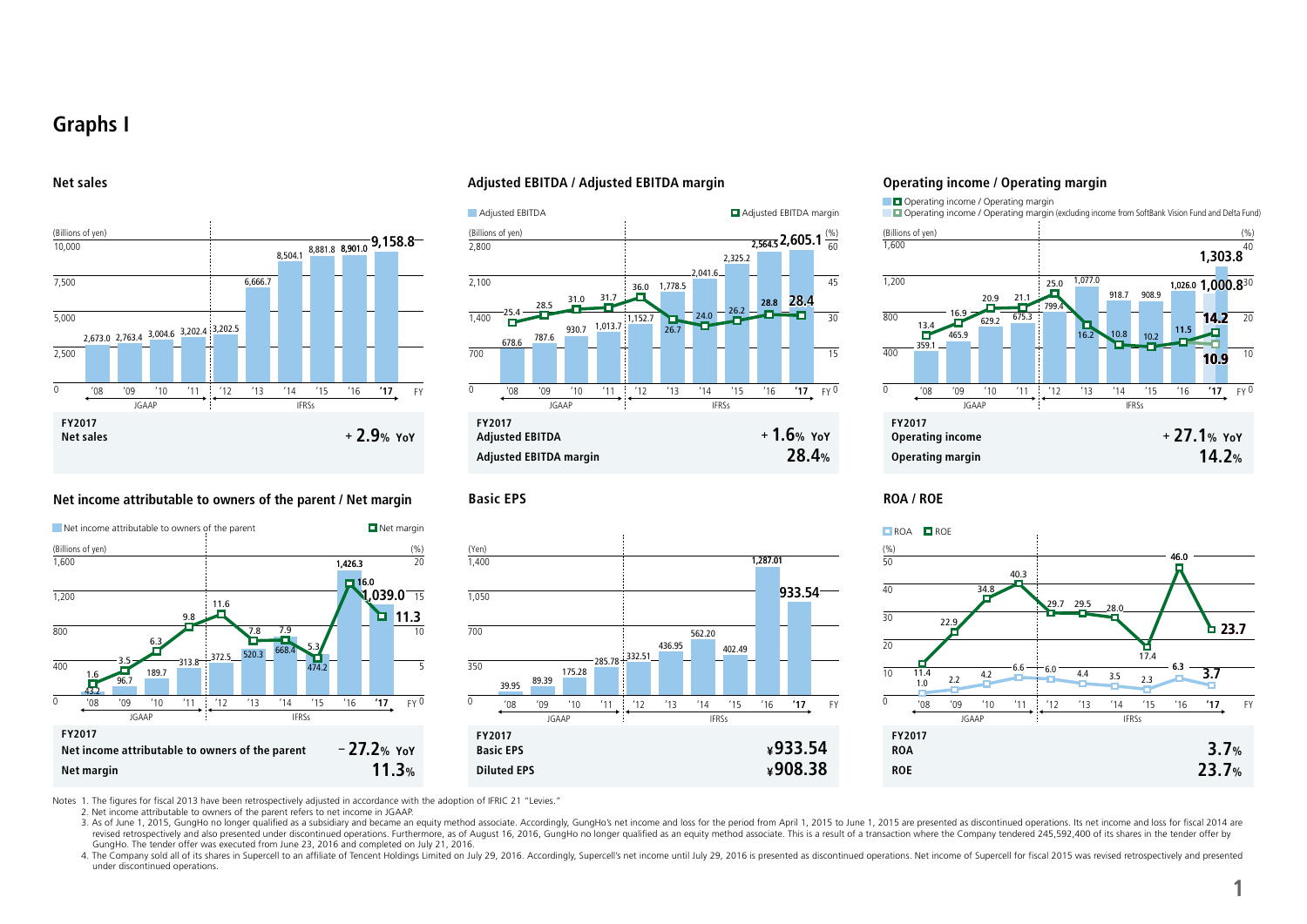## **Graphs II**

#### **Total assets**



#### **Net interest-bearing debt / Net leverage ratio**







#### **Finance cost / Interest coverage ratio\*1**



#### **Equity per share attributable to owners of the parent**



#### **Credit ratings**



\*1 Calculated by dividing adjusted EBITDA (excluding the SoftBank Vision Fund and Delta Fund segment, and The Japan Net Bank) by financing costs (excluding finance cost at the SoftBank Vision Fund and Delta Fund segment)

Notes 1. The figures for fiscal 2013 have been retrospectively adjusted in accordance with the adoption of IFRIC 21 "Levies."

2. Equity attributable to owners of the parent refers to total shareholders' equity, equity per share attributable to owners of the parent refers to shareholders' equity per share attributable to owners of the parent refer

3. As of June 1, 2015, GungHo no longer qualified as a subsidiary and became an equity method associate. Accordingly, GungHo's net income and loss for the period from April 1, 2015 to June 1, 2015 are presented as disconti revised retrospectively and also presented under discontinued operations. Furthermore, as of August 16, 2016, GungHo no longer qualified as an equity method associate. This is a result of a transaction where the Company te GungHo. The tender offer was executed from June 23, 2016 and completed on July 21, 2016.

4. The Company sold all of its shares in Supercell to an affiliate of Tencent Holdings Limited on July 29, 2016. Accordingly, Supercell's net income until July 29, 2016 is presented as discontinued operations. Net income o under discontinued operations.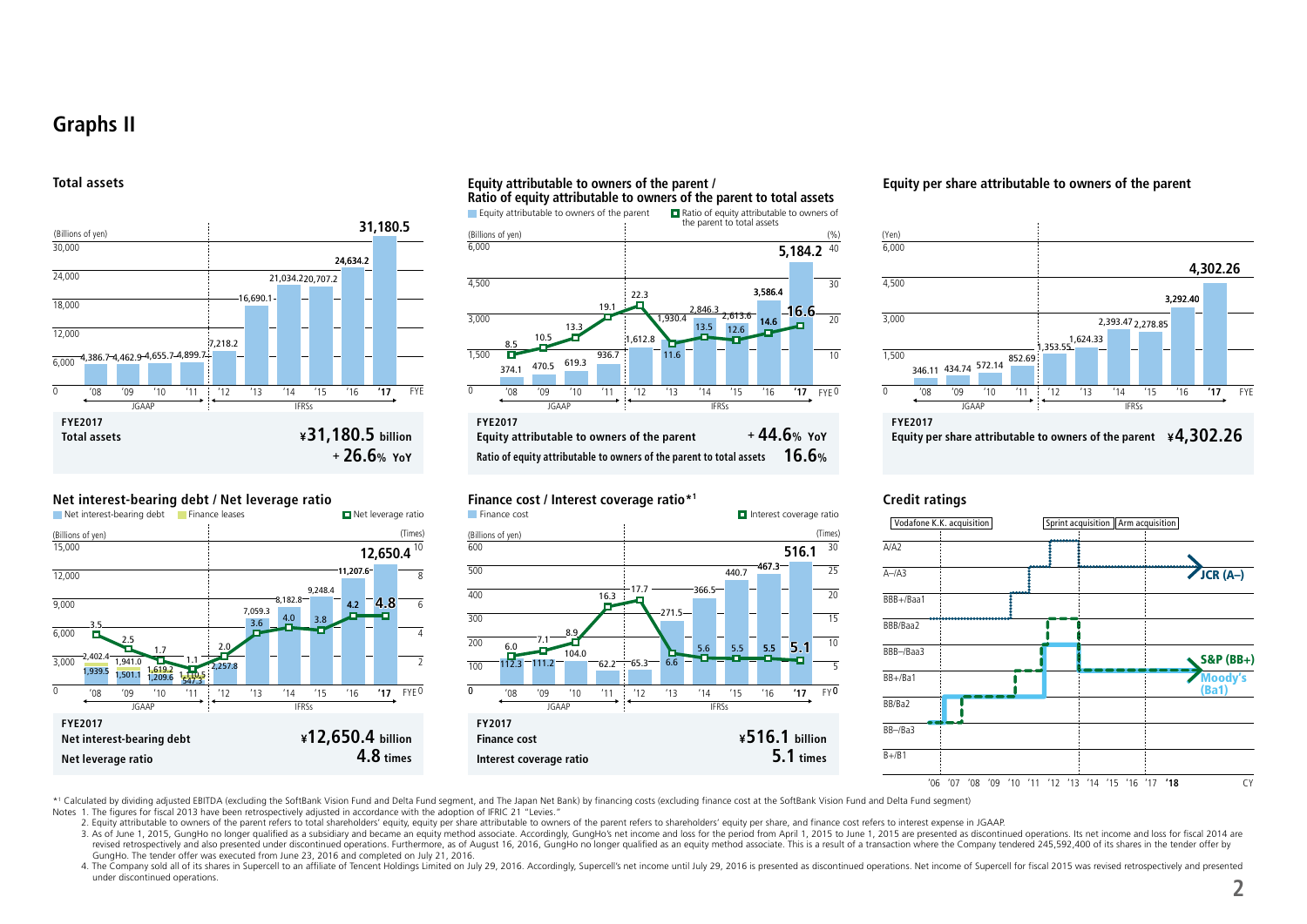# **Graphs III**



### **Dividend per share / Payout ratio**



#### **Cash flow Free cash flow**



#### **Capital expenditure / Depreciation and amortization**





Notes 1. The figures for fiscal 2013 have been retrospectively adjusted in accordance with the adoption of IFRIC 21 "Levies."

2. As of June 1, 2015, GungHo no longer qualified as a subsidiary and became an equity method associate. Accordingly, GungHo's net income and loss for the period from April 1, 2015 to June 1, 2015 are presented as disconti revised retrospectively and also presented under discontinued operations. Furthermore, as of August 16, 2016, GungHo no longer qualified as an equity method associate. This is a result of a transaction where the Company te GungHo. The tender offer was executed from June 23, 2016 and completed on July 21, 2016.

3. The Company sold all of its shares in Supercell to an affiliate of Tencent Holdings Limited on July 29, 2016. Accordingly, Supercell's net income until July 29, 2016 is presented as discontinued operations. Net income o under discontinued operations.

### **Market capitalization**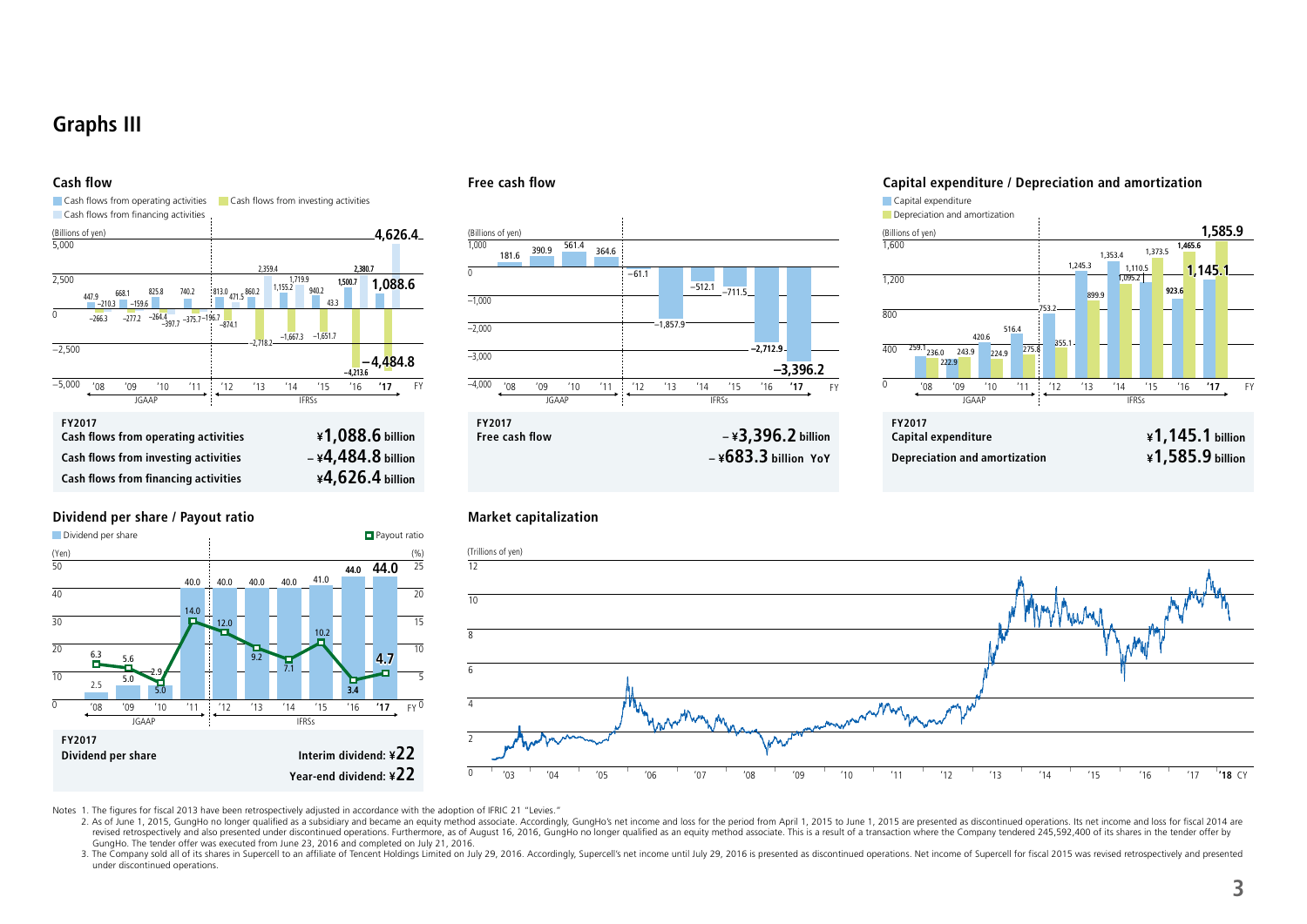## **Eleven-year Summary**

SoftBank Group Corp. and its subsidiaries Fiscal years beginning April 1 and ended March 31 of the following year

|                                                                                                                   |               | <b>JGAAP</b>             |            |            |            |            |
|-------------------------------------------------------------------------------------------------------------------|---------------|--------------------------|------------|------------|------------|------------|
| (Millions of yen)                                                                                                 |               | FY2007                   | FY2008     | FY2009     | FY2010     | FY2011     |
| Net sales                                                                                                         |               | 2,776,169                | 2,673,035  | 2,763,406  | 3,004,640  | 3.202.436  |
|                                                                                                                   |               | 626,662                  | 678,636    | 787,631    | 930,730    | 1,013,716  |
|                                                                                                                   |               | 324,287                  | 359,121    | 465,871    | 629,163    | 675,283    |
| Operating income (excluding income from SoftBank Vision Fund and Delta Fund)                                      |               |                          |            |            |            |            |
| Operating income from SoftBank Vision Fund and Delta Fund (1000) (1000) (1000) (1000) (1000) (1000) (1000) (1000) |               |                          |            |            |            |            |
|                                                                                                                   |               | 225,887                  | 107,338    | 289,250    | 480,613    | 632,257    |
|                                                                                                                   |               | 108,625                  | 43,172     | 96,716     | 189,713    | 313,753    |
|                                                                                                                   |               | 4.558.902                | 4,386,672  | 4.462.875  | 4,655,725  | 4.899.705  |
|                                                                                                                   |               | 383.743                  | 374.094    | 470.532    | 619.253    | 936.695    |
|                                                                                                                   |               | 2,532,969                | 2,400,391  | 2,195,471  | 2,075,801  | 1,568,126  |
|                                                                                                                   |               | 2,036,879                | 1,939,521  | 1,501,074  | 1,209,636  | 547,299    |
|                                                                                                                   |               | 158,258                  | 447.858    | 668,050    | 825.837    | 740.227    |
|                                                                                                                   |               | (322, 461)               | (266, 295) | (277, 162) | (264, 448) | (375, 656) |
|                                                                                                                   |               | 284,727                  | (210, 348) | (159, 563) | (397, 728) | (196, 667) |
|                                                                                                                   |               | 113,517                  | (31, 169)  | 230,719    | 159,457    | 168,069    |
|                                                                                                                   |               | 490,267                  | 457,644    | 687,682    | 847,155    | 1,014,559  |
| <b>Major indicators</b>                                                                                           | (Units)       |                          |            |            |            |            |
|                                                                                                                   | %             | 22.6                     | 25.4       | 28.5       | 31.0       | 31.7       |
| Operating margin entitled to the contract of the contract of the contract of the contract of the contract of t    | %             | 11.7                     | 13.4       | 16.9       | 20.9       | 21.1       |
| Operating margin (excluding income from SoftBank Vision Fund and Delta Fund)                                      | $\frac{0}{0}$ | $\overline{\phantom{a}}$ |            |            |            |            |
|                                                                                                                   | $\%$          | 2.4                      | 1.0        | 2.2        | 4.2        | 6.6        |
|                                                                                                                   | $\%$          | 32.6                     | 11.4       | 22.9       | 34.8       | 40.3       |
|                                                                                                                   | $\frac{0}{0}$ | 8.4                      | 8.5        | 10.5       | 13.3       | 19.1       |
|                                                                                                                   | Times         | 6.6                      | 6.4        | 4.7        | 3.4        | 1.7        |
|                                                                                                                   | Times         | 5.3                      | 5.2        | 3.2        | 2.0        | 0.6        |
| Per share data*6                                                                                                  | (Units)       |                          |            |            |            |            |
|                                                                                                                   | $\angle$      | 101.68                   | 39.95      | 89.39      | 175.28     | 285.78     |
|                                                                                                                   | ¥             | 95.90                    | 38.64      | 86.39      | 168.57     | 278.75     |
|                                                                                                                   | $\ddot{*}$    | 355.15                   | 346.11     | 434.74     | 572.14     | 852.69     |
|                                                                                                                   | ¥             | 2.50                     | 2.50       | 5.00       | 5.00       | 40.00      |
| <b>Others</b>                                                                                                     | (Units)       |                          |            |            |            |            |
|                                                                                                                   | '000          | 1,080,501                | 1,080,855  | 1,082,329  | 1,082,350  | 1,098,515  |
|                                                                                                                   |               | 187                      | 173        | 172        | 178        | 196        |
|                                                                                                                   |               | 89                       | 90         | 83         | 92         | 97         |
|                                                                                                                   |               | 14                       | 13         | 12         | 13         | 14         |
|                                                                                                                   |               | 19.040                   | 21.048     | 21.885     | 21.799     | 22.710     |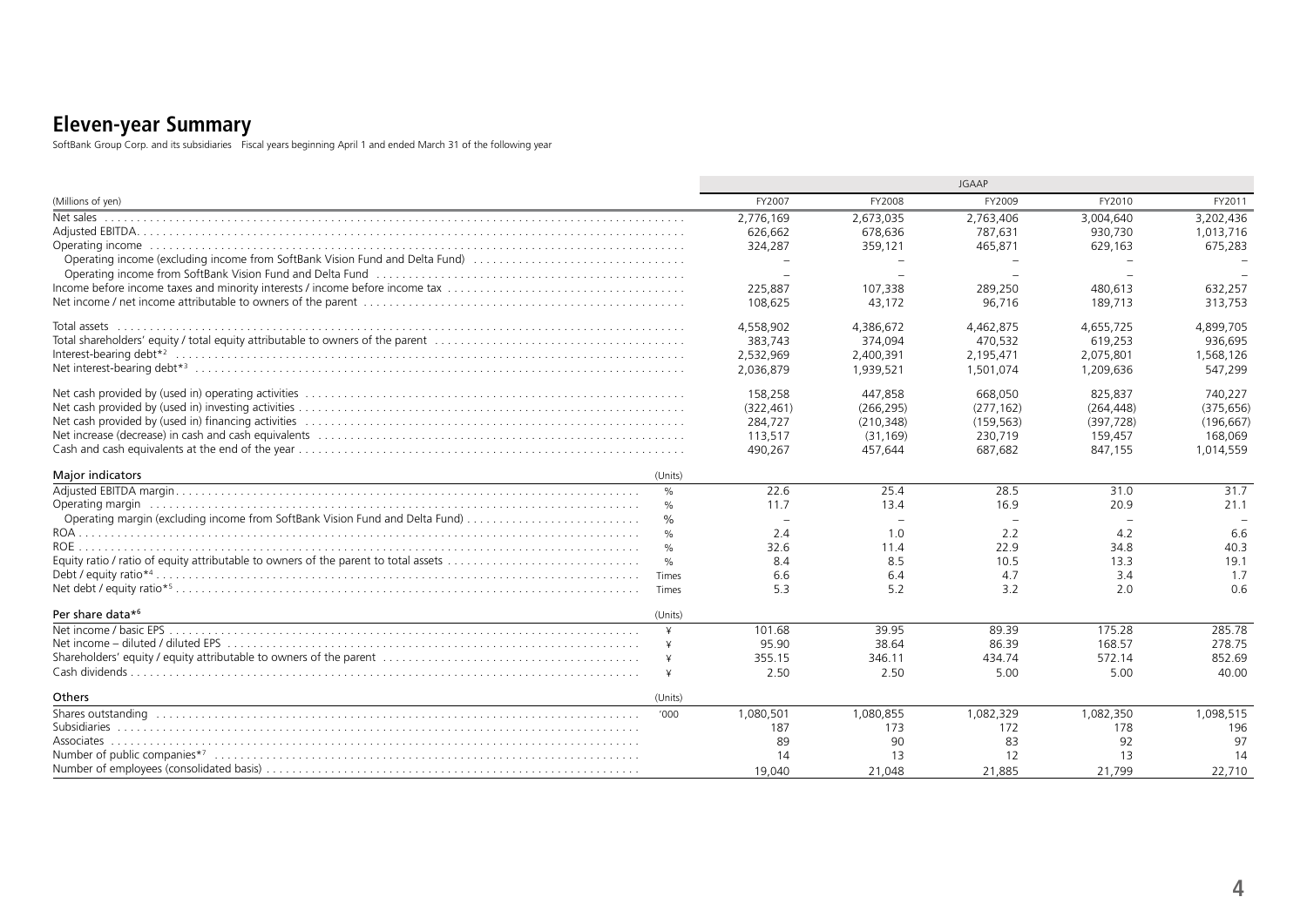## **Eleven-year Summary**

SoftBank Group Corp. and its subsidiaries Fiscal years beginning April 1 and ended March 31 of the following year

|                                                                                               |                                            | <b>IFRSs</b> |             |             |             |                      |  |  |
|-----------------------------------------------------------------------------------------------|--------------------------------------------|--------------|-------------|-------------|-------------|----------------------|--|--|
| (Millions of yen)                                                                             | FY2012                                     | FY2013       | FY2014      | FY2015      | FY2016      | FY2017               |  |  |
| Net sales                                                                                     | 3,202,536                                  | 6.666.651    | 8,504,135   | 8,881,777   | 8,901,004   | 9,158,765            |  |  |
|                                                                                               | 1,152,741                                  | 1,778,492    | 2,041,633   | 2,325,153   | 2,564,467   | 2,605,117            |  |  |
|                                                                                               | 799,399                                    | 1,077,044    | 918,720     | 908,907     | 1,025,999   | 1,303,801            |  |  |
| Operating income (excluding income from SoftBank Vision Fund and Delta Fund)                  | $\overline{\phantom{0}}$<br>$\overline{a}$ |              |             |             |             | 1,000,820<br>302,981 |  |  |
| Income before income taxes and minority interests / income before income tax                  | 715,504                                    | 924.049      | 1,213,035   | 919,161     | 712,526     | 384,630              |  |  |
|                                                                                               | 372,481                                    | 520,250      | 668,361     | 474,172     | 1,426,308   | 1,038,977            |  |  |
| Total assets                                                                                  | 7,218,172                                  | 16,690,127   | 21,034,169  | 20,707,192  | 24,634,212  | 31,180,466           |  |  |
| Total shareholders' equity / total equity attributable to owners of the parent                | 1,612,756                                  | 1.930.441    | 2.846.306   | 2.613.613   | 3,586,352   | 5,184,176            |  |  |
|                                                                                               | 3,707,853                                  | 9,170,053    | 11.607.244  | 11,922,431  | 14,142,922  | 15,855,449           |  |  |
|                                                                                               | 2,257,806                                  | 7,059,286    | 8,182,817   | 9,248,363   | 11,207,617  | 12,650,401           |  |  |
|                                                                                               | 813,025                                    | 860,245      | 1.155.174   | 940.186     | 1,500,728   | 1,088,623            |  |  |
|                                                                                               | (874.144)                                  | (2.718.188)  | (1,667,271) | (1,651,682) | (4,213,597) | (4,484,822)          |  |  |
|                                                                                               | 471,477                                    | 2,359,375    | 1,719,923   | 43,270      | 2,380,746   | 4,626,421            |  |  |
|                                                                                               | 417,944                                    | 524,433      | 1,295,163   | (689, 046)  | (386, 505)  | 1,151,548            |  |  |
|                                                                                               | 1,439,057                                  | 1,963,490    | 3,258,653   | 2,569,607   | 2,183,102   | 3,334,650            |  |  |
| <b>Major indicators</b><br>(Units)                                                            |                                            |              |             |             |             |                      |  |  |
| $\frac{0}{0}$                                                                                 | 36.0                                       | 26.7         | 24.0        | 26.2        | 28.8        | 28.4                 |  |  |
| $\%$                                                                                          | 25.0                                       | 16.2         | 10.8        | 10.2        | 11.5        | 14.2                 |  |  |
| Operating margin (excluding income from SoftBank Vision Fund and Delta Fund)<br>$\frac{0}{0}$ | $\overline{\phantom{a}}$                   | $\sim$       |             |             |             | 10.9                 |  |  |
| $\%$                                                                                          | 6.0                                        | 4.4          | 3.5         | 2.3         | 6.3         | 3.7                  |  |  |
| $\%$                                                                                          | 29.7                                       | 29.5         | 28.0        | 17.4        | 46.0        | 23.7                 |  |  |
| Equity ratio / ratio of equity attributable to owners of the parent to total assets<br>$\%$   | 22.3                                       | 11.6         | 13.5        | 12.6        | 14.6        | 16.6                 |  |  |
| Times                                                                                         | 2.3                                        | 4.8          | 4.1         | 4.6         | 3.6         | 3.0                  |  |  |
|                                                                                               | 1.4                                        | 3.7          | 2.9         | 3.5         | 2.9         | 2.4                  |  |  |
| Per share data*6<br>(Units)                                                                   |                                            |              |             |             |             |                      |  |  |
| $\mathsf{\underline{v}}$                                                                      | 332.51                                     | 436.95       | 562.20      | 402.49      | 1,287.01    | 933.54               |  |  |
|                                                                                               | 328.08                                     | 434.68       | 558.75      | 388.32      | 1,275.64    | 908.38               |  |  |
| Shareholders' equity / equity attributable to owners of the parent                            | 1,353.55                                   | 1,624.33     | 2,393.47    | 2,278.85    | 3,292.40    | 4,302.26             |  |  |
|                                                                                               | 40.00                                      | 40.00        | 40.00       | 41.00       | 44.00       | 44.00                |  |  |
| Others<br>(Units)                                                                             |                                            |              |             |             |             |                      |  |  |
|                                                                                               | 1,191,500                                  | 1.188.456    | 1.189.197   | 1.146.900   | 1,089,282   | 1.089.498            |  |  |
|                                                                                               | 235                                        | 756          | 769         | 739         | 763         | 1.141                |  |  |
|                                                                                               | 108                                        | 105          | 120         | 122         | 130         | 385                  |  |  |
|                                                                                               | 14                                         | 13           | 14          | 12          | 12          | 18                   |  |  |
|                                                                                               | 25,891                                     | 70,336       | 66,154      | 63,591      | 68,402      | 74,952               |  |  |